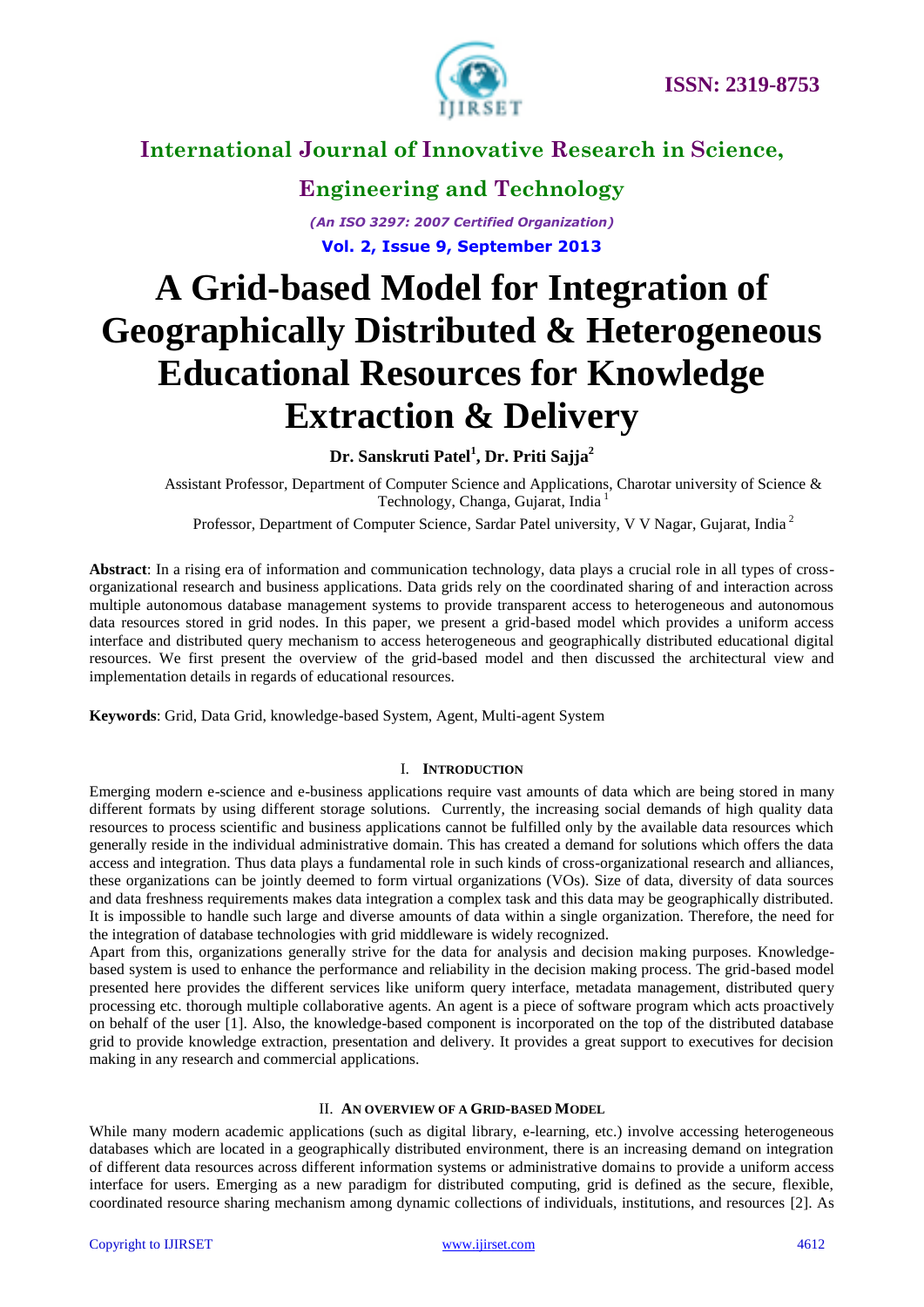

### **Engineering and Technology**

*(An ISO 3297: 2007 Certified Organization)*

#### **Vol. 2, Issue 9, September 2013**

a prospective solution for managing and collaborating distributed resources, data grid deals with the issue of heterogeneity by developing uniform and standardized interfaces for data access and integration of dissimilar data resources [3].

Universities often use information systems for operational and strategic tasks. These information systems may have been developed using different protocols, technologies, architectures and platforms. These systems containing a large number of digital objects that are stored in many different storage systems and data formats with differences in their schema, access rights, metadata attributes and so forth. In such scenario, it is a very difficult and challenging task to access these digital objects. For that, this case study proposes a grid-based model for sharing these academic resources in the heterogeneous environment. This model will improve the accessibility, integration, controlling and management of these academic resources.

The goal of the model is to provide a uniform query and browse mechanism for multiple distributed university databases. It shields their differences in data type, schema or site, and provide a new solution for the research on integration of university databases. There are good opportunities for exploiting synergies between grid and agents. The grid-based model provides a uniform and standardized interface which can be used to represent an abstract view of data resources, which can permit homogeneous access to heterogeneous university databases. Therefore, the said model is able to provide easy and transparent access to distributed heterogeneous resources span across different organizations and administrative domains.

#### III. **AN ARCHITECTURAL VIEW OF A GRID-BASED MODEL**

Fig 1 shows the grid-based model for integration of geographically distributed & heterogeneous educational resources for knowledge extraction & delivery.

The university is having a large number of digital objects stored in various distributed data repositories which may span across different organizations and administrative domains like Digital Library, R & D centre, Administrative section etc.

To establish a data grid environment, a data grid middleware technology named OGSA-DAI (Open Grid Services Architecture – Data Access and Integration) has been used. The OGSA-DAI has been studied and set of mechanisms have been identified to use data grid services. Open Grid Services Architecture - Data Access and Integration (OGSA-DAI) is a project that develops middleware solution to assist with access and integration of data from separate data resources via the data grid [4]. The project was funded by the UK e-Science core program and is working closely with the Global Grid Forum Data Access and Integration Services (GGF DAIS) work group [5]. OGSA-DAI is a databasecentric middleware solution which mainly provides the data virtualization services.

Data grid services should be offered with minimum user intervention. To facilitate the access of data grid middleware services, we have implemented different collaborative agents those are working together to provide the core, user & knowledge level services to the users. Users are interacting with agents in order to access OGSA-DAI services. Agents are autonomous, adaptive and cooperative by nature and emerging as dynamic, flexible and extensible mediators for facilitating grid services in a data grid environment. Agents are working proactively with minimum user intervention and offer several data grid services.

We have used multiple agents which provide the user level services to the client applications and users. The users have to first interact with university portal to retrieve the information or knowledge stored in the form of digital objects. The grid-based model incorporates an agent-based framework which allows a university domain to be considered, designed and developed as an information environment being composed of different co-operating agents. Apart from this, it provides access to database nodes via the OGSA-DAI server. Thus, the databases need to be opened only for the OGSA-DAI server(s). In a grid environment, where an application can run on a large number of machines, this is the only way to provide better security for database providers.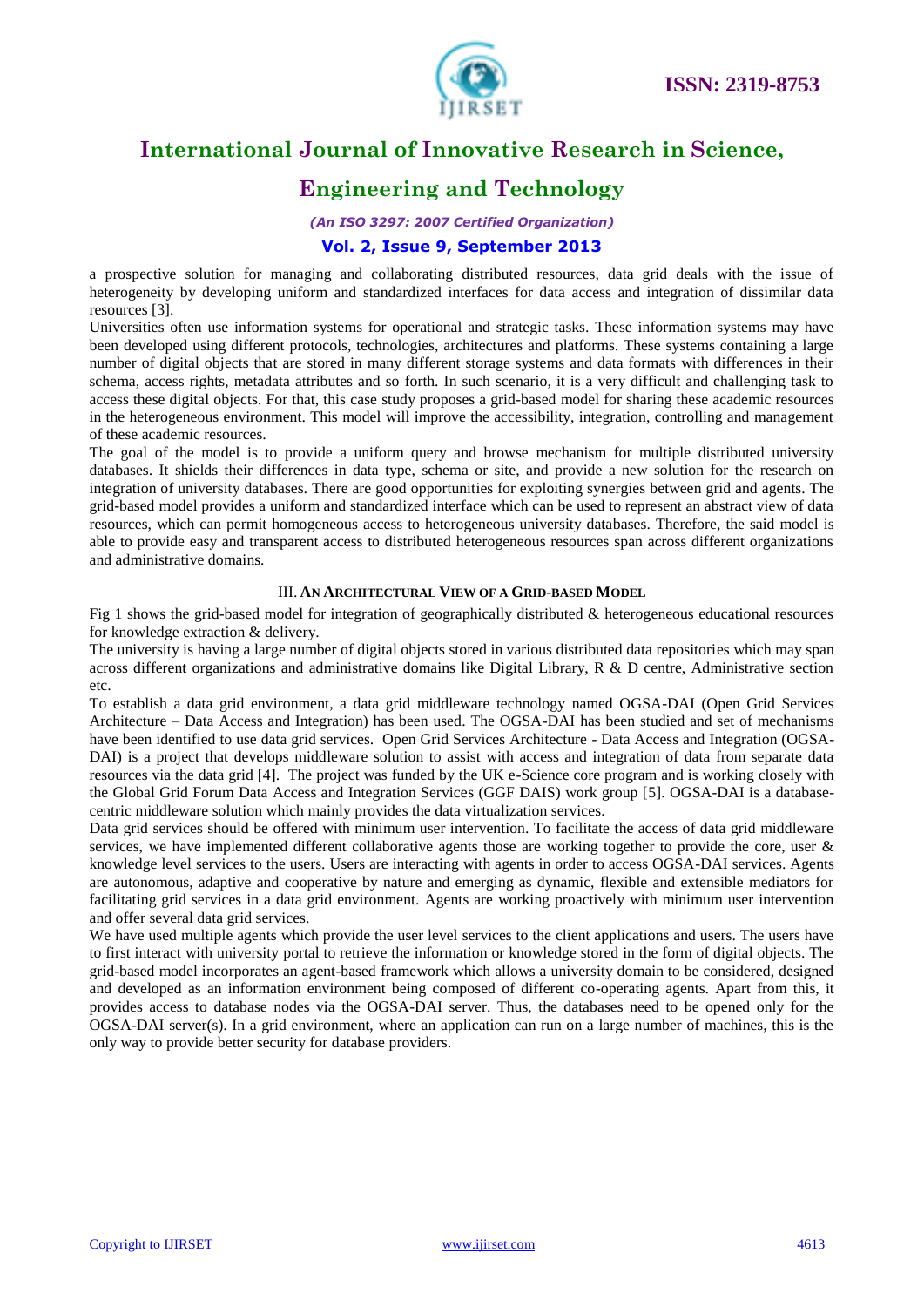

### **Engineering and Technology**

*(An ISO 3297: 2007 Certified Organization)* **Vol. 2, Issue 9, September 2013**



Fig. 1 A Grid-based Model for Integration of Geographically Distributed & Heterogeneous Educational Resources for Knowledge Extraction & Delivery

In multi-agent system environment, multiple collaborative agents are working together to accomplish the tasks. These agents are part of a multi-agent system and they are collaborating with each other in order to provide the services. These agents are triggered when a request is sent by a user or the state of the data grid is changed. As shown in the Fig 2, agents need to collaborate with each other in order to provide core, data and user level services.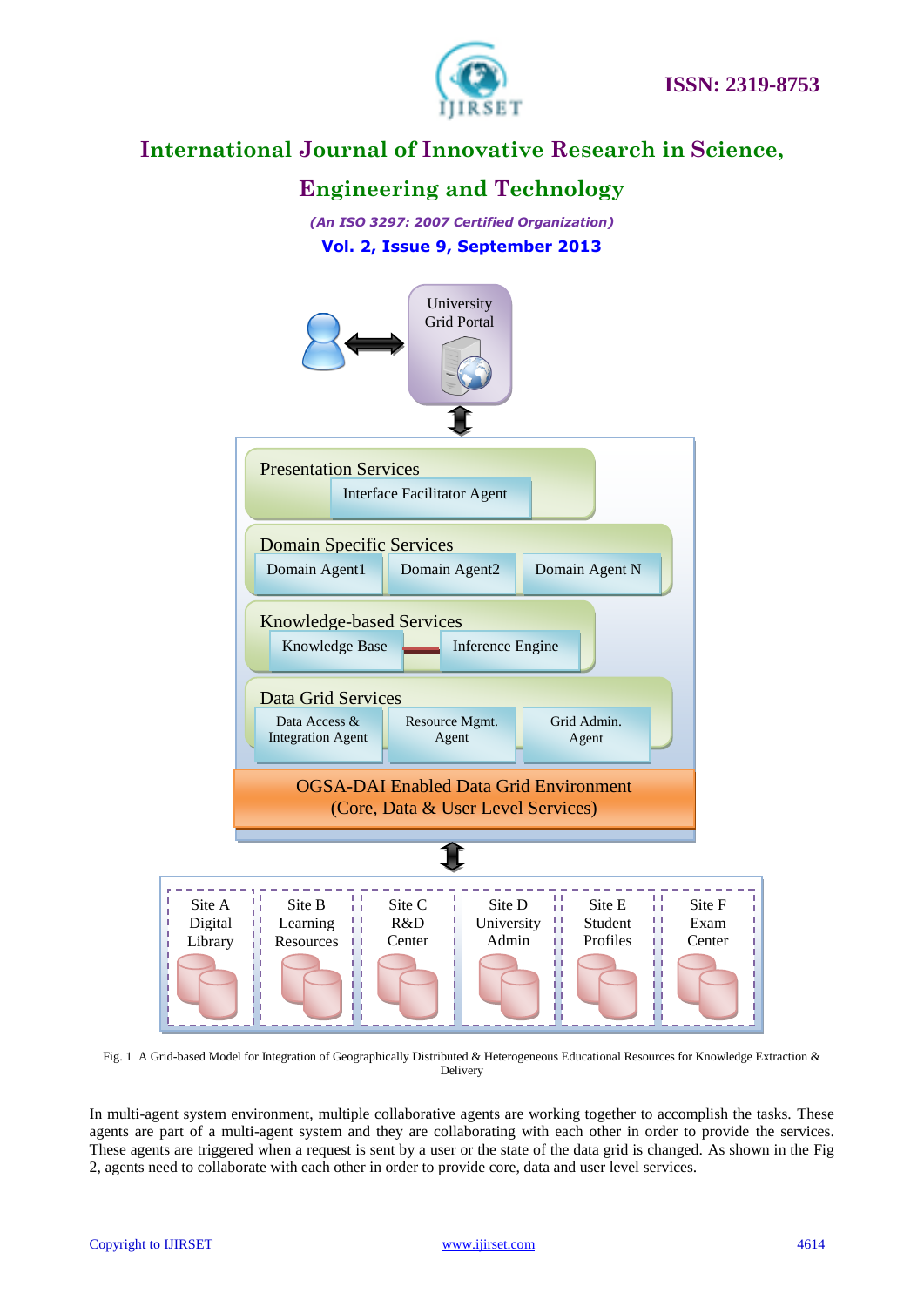

### **Engineering and Technology**

*(An ISO 3297: 2007 Certified Organization)* **Vol. 2, Issue 9, September 2013**



Fig. 2 Multiple Collaborative Agents in Distributed Database Grid Environment

Currently, the multi-agent system environment provides four types of typical services namely data grid services, knowledge-based services, domain services and presentation services.

#### A. **DATA GRID SERVICES**

The agent-enabled data grid model offered core, data and user level services. Through these services, the client applications and users may get access to digital objects of the data grid environment. The typical agents namely resource management agent, data access & integration agent and grid administrative agent provide the above said services.

The resource management agent is mainly responsible for the data grid node establishment through user-friendly and automated way. It hides the complexity of development and execution of the configuration script from the user and provides a standardized interface to manage data grid nodes.

Data access & integration agent Interacts with OGSA-DAI and allows data resources to be accessed, manipulated, integrated and federated across the network such as LAN or WAN. It gets the query execution request from the user and executes the workflow on the OGSA - DAI server. Also, it converts the data into most appropriate means. It also makes the union of query result if necessary and sends the response back to the user.

Grid administrative agent monitors the data grid nodes. For that, it executes a query to each master database node at every specific time interval. It shows the active data grid nodes and automatically switch between original and backup nodes as and when necessary to avoid single point of failure.

#### B. **KNOWLEDGE-BASED SERVICES**

The knowledge-based services are offered by integrating a typical agent. A knowledge-based system is a system that uses artificial intelligence techniques in problem solving processes to support human decision-making, learning, and action. The knowledge-based system is used to provide intelligent decisions with justification. Knowledge is acquired and represented using various knowledge representation techniques such as rules.

The knowledge-based system consists of mainly two components: knowledge base and inference engine. A knowledge base is a repository of domain knowledge and meta knowledge. The inference engine is a software program, which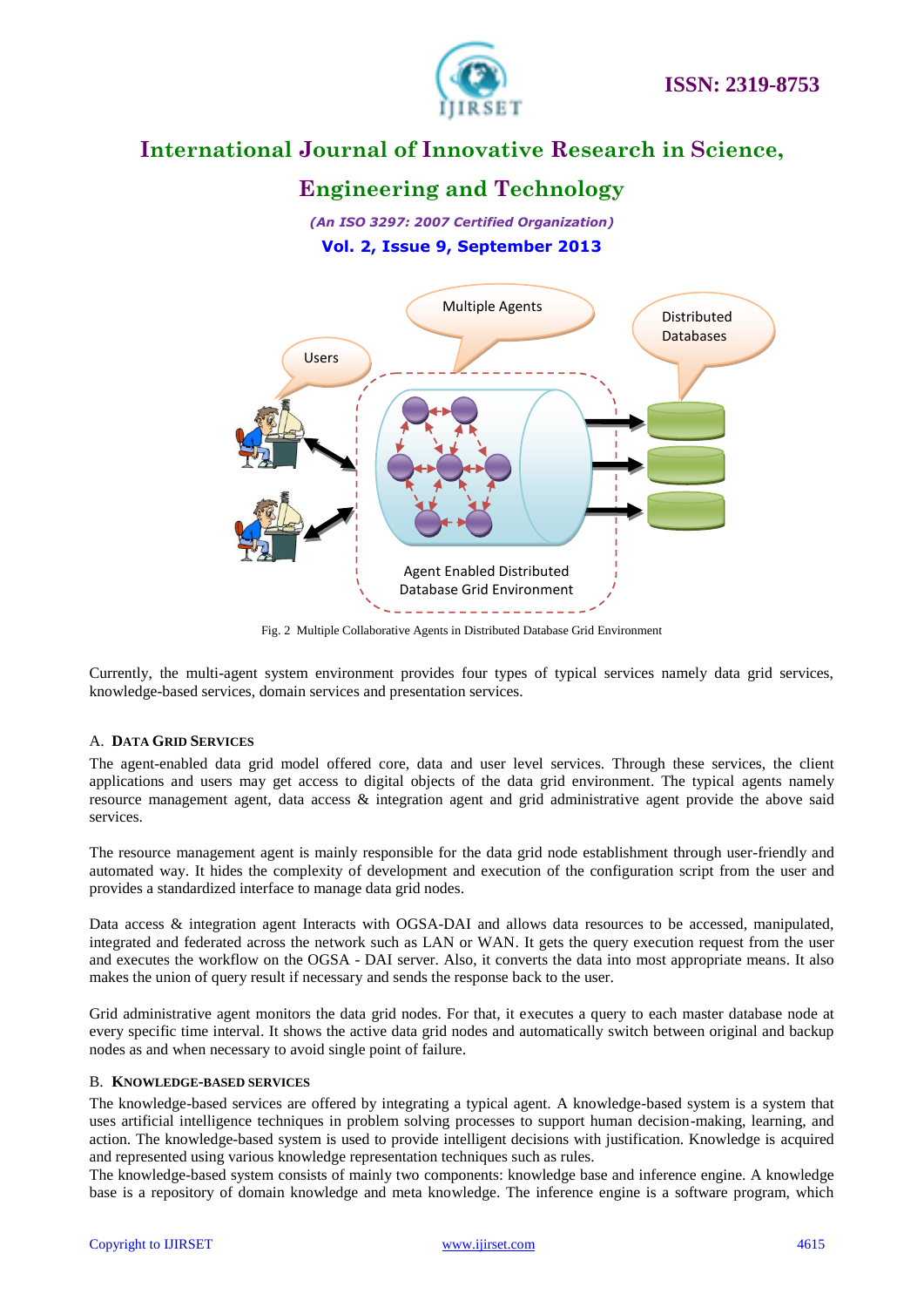

# **Engineering and Technology**

*(An ISO 3297: 2007 Certified Organization)*

#### **Vol. 2, Issue 9, September 2013**

infers the knowledge available in the knowledge base. The domain agents of the model provide effective and seamless information retrieval and the typical agent provides knowledge-based services uses AI mechanism to turn this information into something more i.e. knowledge. Knowledge is derived from information in a similar way as information is derived from data. The knowledge base can be used as a repository of knowledge in various forms. The Inference Engine infers the knowledge that is available in the knowledge base. Fuzzy set theory and fuzzy logic are a highly suitable and applicable basis for developing knowledge-based systems in university for various tasks.

#### C. **DOMAIN SERVICES**

The domain services are application specific and customizable. With university environment, the typical domain agent could be user management agent, search agent, learning management agent, student profile agent, course management agent, advisory and help agent, e-communication agent, report generator agent and so forth.

The user management agent is responsible to create users in the system, assigns privileges to them, authenticates and authorizes the user by using metadata management service. Search agent retrieves specific information based on queries fired by users. It may use AI (Artificial Intelligence) mechanism for query retrieval. Learning management agent provides uniform interface for accessing learning resources to the users. Learning resources may store in heterogeneous form and on disparate location. This agent hides such differences from its underlying users and provides transparent access to them. Student profile agent maintains the students' profiles of entire university which may have different under graduate and post graduate departments. The various departments of the university may run different courses and the information about these courses are stored in digital form. The course management agent provides details about various courses to learners and visitors. It also provides an interface between instructor and system to manage and rearrange course content. Advisory and help agent provide support and help to instructors and learners. Also, they incorporate the decision-making processes by applying AI techniques. E-communication agent provides email and chat facility among the users for communication. The report generator agent generates various reports by combining and using information stored in several distributed databases.

#### D. **PRESENTATION SERVICES**

The presentation services are provided by the interface facilitator agent. It provides an effective presentation of content and delivery mechanism. Also, it gets the request from users and sends a response back to them.

#### IV.**IMPLEMENTATION DETAILS**

We have used OGSA-DAI Axis Version 4.1 as a grid middleware service. The prerequisites to configure and use OGSA-DAI are as follows:

- o OGSA-DAI require Java 1.6 or above
- o OGSA-DAI Axis distributions required Jakarta Tomcat 5.5 or above
- o OGSA-DAI needs ANT 1.6 or above as a build, installation and deployment tool

Along with this, the following environment variables need to be set to access OGSA-DAI services: CATALINA\_HOME, OGSADAI\_HOME and CLASSPATH.

To check whether the OGSA-DAI services are deployed on Jakarta Tomcat successfully or not, following are the steps to be performed.

- 1. Startup Tomcat.
- 2. Open a browser and write the following line in the address bar: http://localhost:8080/dai/services.
- 3. If OGSA-DAI is deployed properly, the following screen would be displayed which will contain a list of services and information on their operations and links to their WSDL service description documents.

We have realized agents and multi-agent system through realization of web services, we have used JAVAX-WS (also, known as JAX-WS) standard to implement web services. JAX-WS (Java API for XML Web Services) is a Java programming language APIs for creating web services. It is a part of the Java EE platform from Sun Microsystems. It is a technology for building web services and clients that communicate using XML. In JAX-WS, a web service operation invocation is represented by an XML-based protocol, such as SOAP. The SOAP protocol specification describes the encoding rules, the envelope structure, and conventions for representing web service invocations and responses. Here, calls and responses are transmitted as SOAP messages (XML files) over HTTP.